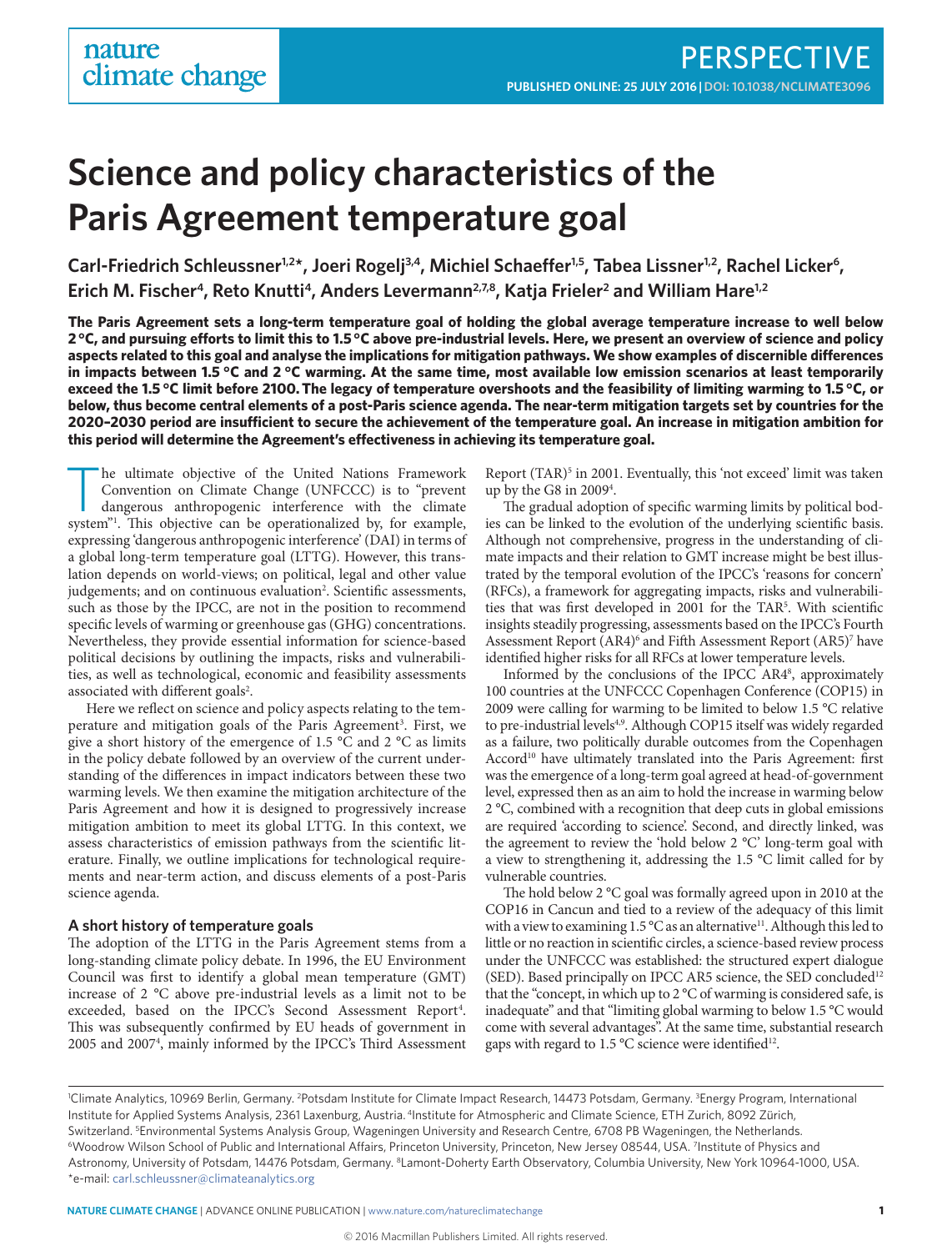# PERSPECTIVE **NATURE CLIMATE CHANGE [DOI: 10.1038/NCLIMATE3096](http://dx.doi.org/10.1038/nclimate3096)**



**Figure 1 | Projected impacts at 1.5 °C and 2 °C GMT increase above pre-industrial levels for a selection of indicators and regions. a**, Increase in global occurrence probability of pre-industrial 1-in-a-1000 day extreme temperature events<sup>17</sup>. **b**, Increase in extreme precipitation intensity (RX5Day) for the global land area below 66° N/S and South Asia21. **c**, Reduction in annual water availability in the Mediterranean21. **d**, Share of global tropical coral reefs at risk of long-term degradation<sup>37</sup>. **e**, Global sea-level rise commitment for persistent warming of 1.5 °C and 2 °C over 2000 years<sup>44</sup>. **f**, Changes in local crop yields for present-day tropical agricultural areas<sup>21</sup> (below 30° N/S, model dependent implementation of present day management<sup>24</sup>). Dashed boxes: no increase in CO<sub>2</sub> fertilization (No CO<sub>2</sub>). Panels **b, c** and **f** display median changes that are exceeded for over 50% of the respective land areas.

### **Climate impacts at 1.5 °C and 2 °C warming**

Recent scientific literature allows for an assessment of differences in climate projections and impacts at 1.5 °C and 2 °C that goes beyond AR5. We do not aim to provide a full review, but use a regionaland impact-specific approach to highlight differences for selected impacts<sup>13</sup> (Fig. 1). All impacts are assessed at a GMT increase of 1.5 °C and 2 °C above pre-industrial levels. For impact indicators that are expressed relative to the 1986–2005 period (with a GMT increase of about 0.6  $^{\circ}$ C above the 1850–1900 average<sup>14</sup>, our approximation for pre-industrial levels), the results thus relate to a warming of 0.9 °C or 1.4 °C above the recent past.

The occurrence of hot temperature-related extremes has increased robustly over the historical period<sup>15,16</sup>. As temperatures rise, the frequency of hot extremes above a fixed threshold increases non-linearly. In a 2 °C warmer world, the global occurrence probability of a pre-industrial 1-in-a-1000 day extreme temperature event is projected to be about double compared to 1.5 °C (ref. 17; Fig. 1a). This is about 27 times higher compared to pre-industrial levels and more than five times higher than today.

Patterns of precipitation-related changes are considerably more uncertain<sup>18</sup>. Nevertheless, the increase of extreme precipitation events due to anthropogenic warming is evident from the observational record<sup>19,20</sup> and the intensity of heavy precipitation events is projected to robustly increase globally between a 1.5 °C and 2 °C warming<sup>21</sup>. These changes are particularly pronounced in specific regions such as the high latitudes and South Asia (Fig. 1b). Equally, the global occurrence probability of a 1-in-a-1000 day extreme precipitation event is estimated to increase by about 45% (full model uncertainty range: 28–70%) at 1.5 °C compared to pre-industrial levels and by 65% (41–100%) at 2 °C (ref. 17). Changes in the water cycle may be experienced by half of the world's population at a warming of 2 °C (ref. 22).

Contrary to an almost global increase in heavy precipitation events, only about 25% of the global land area is projected to experience substantial changes in dry spell length at 2 °C warming<sup>21</sup>. Projected changes are most pronounced for subtropical regions, in particular the Mediterranean. Patterns of change in water availability emerge similar to changes in water-cycle extremes<sup>23</sup>.

Although global changes are not significant, an increase in total water availability is projected for high-latitude regions, as well as the South Asian monsoon regions for both a 1.5 °C and 2 °C warming21. At the same time, water availability is projected to decrease in subtropical regions, and most prominently in the Mediterranean, where the projected median reduction of at least 9% at 1.5 °C over 50% of the region's land area nearly doubles to at least 17% at 2 °C (ref. 21; Fig. 1c).

Crop yield projections are subject to considerable uncertainty arising from both uncertainty in projections of climate as well as crop models<sup>24</sup>. In addition, many factors affecting crop yield projections — such as elevated CO<sub>2</sub> and ozone concentrations<sup>25,26</sup> as well as management options<sup>27,28</sup>, nitrogen limitations<sup>29</sup> and the impact of heat extremes $30$  — are not well-constrained and are represented very differently across agricultural models<sup>31</sup>. Observational evidence indicates that substantial impacts of extremes on crop yields are already evident in the second half of the twentieth century<sup>32</sup>.

These substantial uncertainties, particularly regarding the efficiency of the CO<sub>2</sub> fertilization effect, render a robust differentiation between climate impacts on crop yields between 1.5 °C and 2 °C difficult. However, using multi-model intercomparison data, some general patterns can be identified for the four most common global crop types: maize, wheat, rice and soy (Fig. 1f). Although high latitudes may gain, local wheat and maize crop yield reductions are projected over the tropical land area (30° S–30° N) at 1.5 °C warming, with more significant reductions projected at 2 °C (ref. 21). The vulnerability of wheat and maize production in tropical regions is also evident from a meta-analysis of crop yield projections<sup>27</sup>. Using multi-model ensemble projections that resemble observed yields, it is estimated that global wheat production will decrease by about 6% per °C of warming33. At 1.5 °C and 2 °C warming, local rice and soy yields are projected to increase in the tropics compared to present-day yields, as the positive effect of  $CO_2$ -fertilization counterbalances the detrimental impacts of climate change in the model projections. However, additional gains for warming above 1.5 °C are limited (compare with Fig. 1f), and reductions are evident for all crop types for projections that exclude the effects of  $CO<sub>2</sub>$  fertilization<sup>21,24</sup>.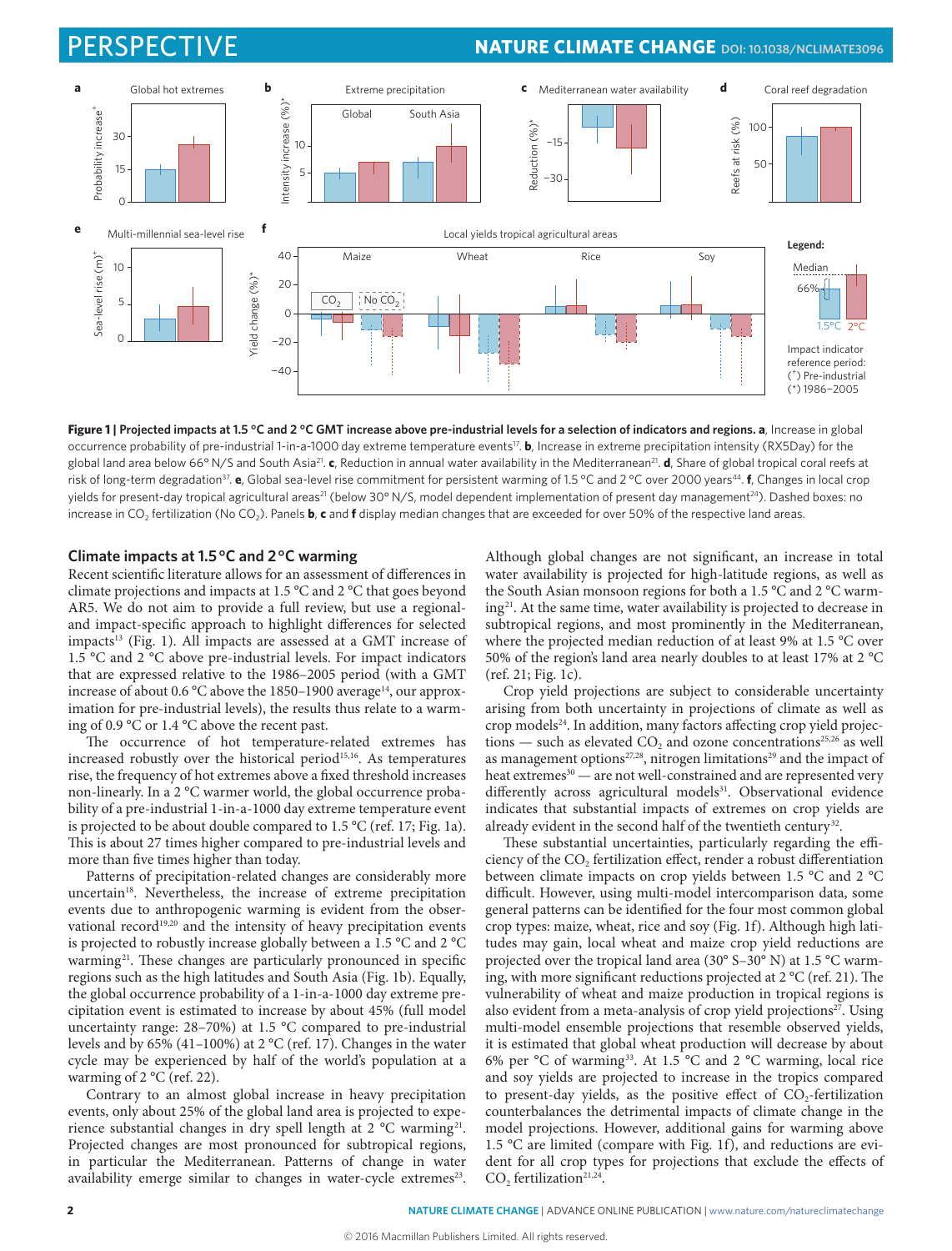### **Table 1 | Paris Agreement elements.**

| <b>Element</b>                                                                        | Paris Agreement and/or COP21 Decision language                                                                                                                                                                                                                                                                                                                                                                                                                                                                                                                                                                                                                                                                                                                                                                                                                                                                                                                                                          | Interpretation and implications                                                                                                                                                                                                                                                                                                                                                                                                                                                                                                                                                                                                                                                                                                                                                                                                                                                                                                                                                                                                                                                      |
|---------------------------------------------------------------------------------------|---------------------------------------------------------------------------------------------------------------------------------------------------------------------------------------------------------------------------------------------------------------------------------------------------------------------------------------------------------------------------------------------------------------------------------------------------------------------------------------------------------------------------------------------------------------------------------------------------------------------------------------------------------------------------------------------------------------------------------------------------------------------------------------------------------------------------------------------------------------------------------------------------------------------------------------------------------------------------------------------------------|--------------------------------------------------------------------------------------------------------------------------------------------------------------------------------------------------------------------------------------------------------------------------------------------------------------------------------------------------------------------------------------------------------------------------------------------------------------------------------------------------------------------------------------------------------------------------------------------------------------------------------------------------------------------------------------------------------------------------------------------------------------------------------------------------------------------------------------------------------------------------------------------------------------------------------------------------------------------------------------------------------------------------------------------------------------------------------------|
| The long-term<br>temperature goal<br>(Article 2) and<br>related science<br>(10/CP.21) | Article 2.1(a): "Holding the increase in the global average<br>temperature to well below 2 °C above pre-industrial levels and<br>pursuing efforts to limit the temperature increase to 1.5 °C above<br>pre-industrial levels, recognizing that this would significantly<br>reduce the risks and impacts of climate change."<br>Paragraph 8, 10/CP.21: "Encourages the scientific community<br>to address information and research gaps  including scenarios<br>that limit warming to below 1.5 °C relative to pre-industrial levels<br>by 2100 and the range of impacts at the regional and local scales<br>associated with those scenarios".                                                                                                                                                                                                                                                                                                                                                           | This identifies 1.5 °C as the limit within the LTTG. The expression<br>'holding  well below 2 °C' is a strengthening of previous language<br>and signals an increase in both the margin and likelihood by which<br>warming is to be kept below 2°C compared to holding below 2°C<br>(ref. 11). The probabilities of meeting this limit have substantial<br>implications for mitigation pathways under Article 4.1.<br>The lowest currently available emission pathways tend to exceed<br>1.5 °C during the twenty-first century before reaching this limit, or<br>lower, by 2100. Whether (and under what conditions) warming can<br>be held below 1.5 °C during the twenty-first century is one of the major<br>research questions arising from Paris.                                                                                                                                                                                                                                                                                                                              |
| The long-term<br>global mitigation<br>goals (Article 4.1)                             | "In order to achieve the long-term temperature goal set out<br>in Article 2, Parties aim to reach a global peaking as soon as<br>possible , and to undertake rapid reductions thereafter in<br>accordance with best available science, so as to achieve a balance<br>between anthropogenic emissions by sources and removals by<br>sinks of [GHGs] in the second half of this century,".                                                                                                                                                                                                                                                                                                                                                                                                                                                                                                                                                                                                                | Achieving a balance between anthropogenic emissions by sources<br>and anthropogenic removals by sinks is equivalent to 'zero global<br>GHG emissions'. The timing of global peaking in emissions and of zero<br>emissions, as well as the rate of global emission reductions should<br>be consistent with the best available science on technologically and<br>economically feasible pathways. Scientific assessments on progress<br>towards the long term mitigation goals will be part of the 2018<br>facilitative dialogue and the subsequent global stocktake processes.                                                                                                                                                                                                                                                                                                                                                                                                                                                                                                         |
| The NDC-update<br>$cycle*$                                                            | Article 4.3: "Each Party's successive [NDC] will represent a<br>progression beyond  [its] current [NDC] and reflect its highest<br>possible ambition."<br>Article 4.9: "Each Party shall communicate a [NDC] every five<br>years  informed by the outcomes of the global stocktake."                                                                                                                                                                                                                                                                                                                                                                                                                                                                                                                                                                                                                                                                                                                    | The NDCs are at the heart of the Paris Agreement. Communications<br>of new NDCs every five years are required to represent a progression<br>in terms of mitigation ambition beyond the previous NDCs.                                                                                                                                                                                                                                                                                                                                                                                                                                                                                                                                                                                                                                                                                                                                                                                                                                                                                |
| Global stocktake <sup>®</sup>                                                         | Article 14.1: "The [COP]  serving as the meeting of the Parties to<br>this Agreement shall periodically  assess the collective progress<br>towards achieving the purpose of this Agreement and its long-<br>term goals (the 'global stocktake')  in the light of  the best<br>available science."<br>Article 14.2: "The [COP]  serving as the meeting of the Parties<br>to this Agreement shall undertake its first global stocktake in<br>2023 and every five years thereafter."                                                                                                                                                                                                                                                                                                                                                                                                                                                                                                                       | Starting in 2018 with a facilitative dialogue, and continuing with five-<br>yearly global stocktakes from 2023, the global stocktake process<br>should regularly provide a science based aggregate assessment<br>of Parties contributions and how these relate to global emission<br>pathways consistent with the LTTG and the long-term goals in<br>Article 4.1. The link between the NDC cycle and the stocktake<br>processes is aimed at understanding the necessary increase in global<br>mitigation ambition for it to become consistent with the long-term<br>global goals based on the best available science.                                                                                                                                                                                                                                                                                                                                                                                                                                                                |
| Scientific<br>information for the<br>global stocktake <sup>®</sup>                    | Paragraphs 99, 100 of Decision 1/CP.21: Identify sources of input<br>for the global stocktake and advice on how the IPCC can inform<br>subsequent global stocktakes.                                                                                                                                                                                                                                                                                                                                                                                                                                                                                                                                                                                                                                                                                                                                                                                                                                    | For the first global stocktake in 2023, paragraph 100 of decision 1/<br>CP.21 requests advice from a UNFCCC Subsidiary Body (SBSTA)<br>on how future IPCC assessments can inform the global stocktake.<br>There is an expectation that the IPCC will adjust the timing of its Sixth<br>Assessment Report to input into this.                                                                                                                                                                                                                                                                                                                                                                                                                                                                                                                                                                                                                                                                                                                                                         |
| 2018 facilitative<br>dialogue <sup>†</sup>                                            | Paragraph 20 of Decision 1/CP.21: "Decides to convene a<br>facilitative dialogue  in 2018 to take stock of the collective<br>efforts  in relation to progress towards the long-term goal  and<br>to inform the preparation of [NDCs],".<br>Paragraph 17 of Decision 1/CP.21: "Notes  the estimated<br>aggregate greenhouse gas emission levels in 2025 and 2030<br>resulting from the intended nationally determined contributions<br>do not fall within least-cost 2 °C scenarios  also notes that much<br>greater emission reduction efforts will be required  in order to<br>hold the increase in the global average temperature to  1.5 °C<br>above pre-industrial levels by reducing to a level to be identified in<br>the special report referred to in paragraph 21,".<br>Paragraph 21 of Decision 1/CP.21: "Invites the [IPCC] to provide<br>a special report in 2018 on the impacts of global warming of<br>1.5 °C above pre-industrial levels and related global [GHG]<br>emission pathways." | The role of science and in particular the IPCC to inform the first<br>stocktake process (facilitative dialogue in 2018) is laid out in<br>COP21 Decisions. Paragraph 21 of Decision 1/CP.21 invites the IPCC<br>to prepare by 2018 a special report on 1.5 °C, including on 1.5 °C<br>compatible emission pathways. Paragraph 17 then explicitly calls for<br>information on the 2025 and 2030 GHG emission levels implied by<br>1.5 °C compatible pathways to be provided in this report as guidance<br>for much greater emission reduction efforts to be included in NDCs.<br>The ambition mechanism links the NDC-cycle, the global stocktake,<br>and focussed scientific assessments and information. This is essential<br>to provide the scientific basis and advice on what is needed to bridge<br>the gap between nationally determined near-term ambition reflected<br>in NDCs and the collectively expressed long-term goals in the Paris<br>Agreement. Thereby, it is the functionality of this mechanism that will<br>ultimately determine the Paris Agreement's success. |

Elements of the Paris Agreement<sup>3</sup> and its enabling decisions relating to the long-term temperature goal and mitigation architecture (1/CP.21), and related requests to the scientific community (10/CP.21),<br>together with our ‡ Paragraphs 99, 100 of Decision 1/CP.21.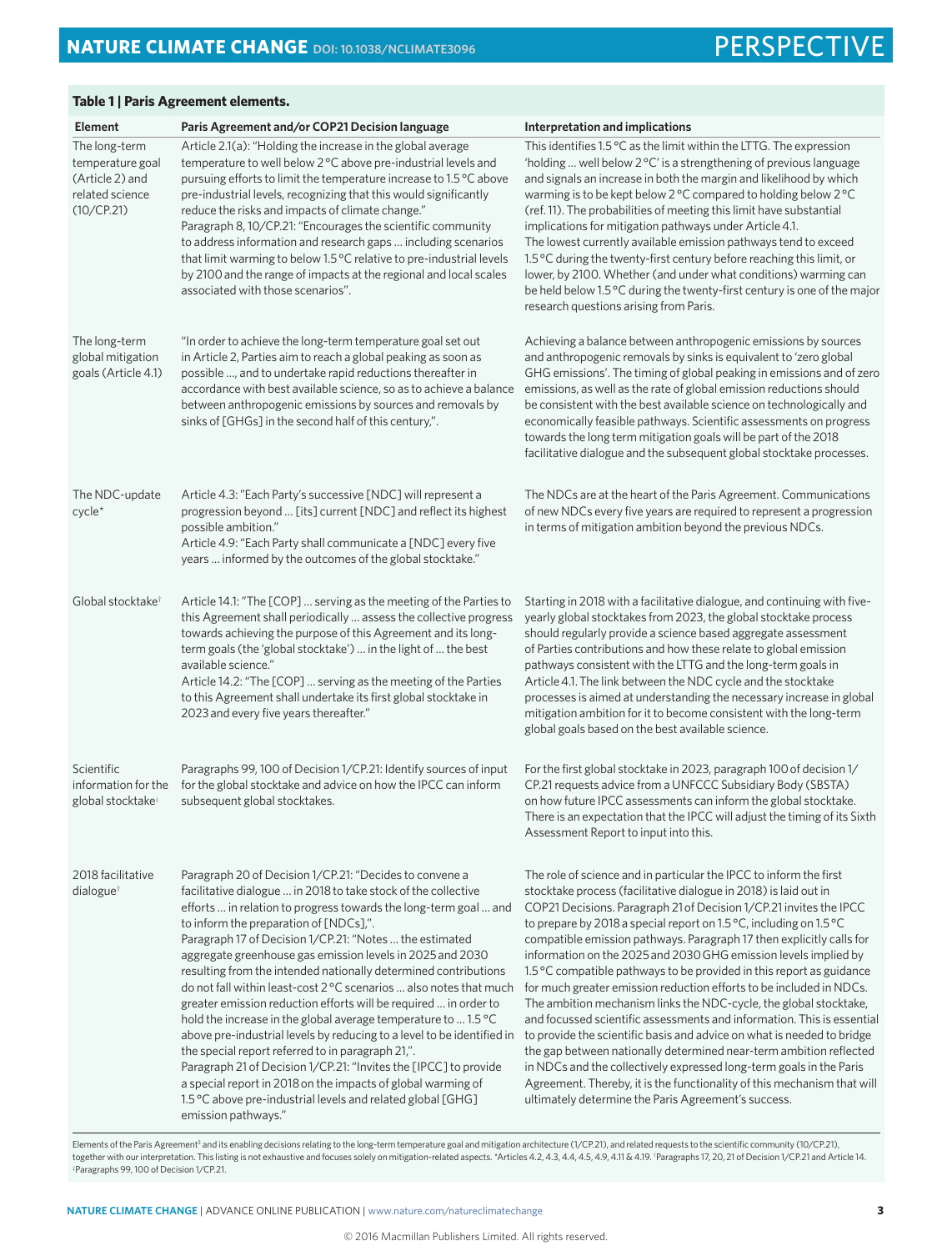Also relevant for global food security, ocean ecosystems appear to be particularly vulnerable to anthropogenic GHG emissions due to warming, deoxygenation and ocean acidification<sup>34</sup>. As a result, several key risks for oceanic ecosystems are assessed as severe and widespread due to climate change at warming levels below 1.5 °C (ref. 35). In particular, global coral reef systems are projected to be threatened by both ocean acidification and thermal stress<sup>36,37</sup>. Projections indicate that nearly all global warm-water coral reef systems will be at risk of long-term degradation at 2 °C due to temperature-induced bleaching, unless very optimistic scenarios of coral reef adaptation are assumed<sup>37</sup>. Limiting warming to 1.5 °C reduces the fraction of ocean grid cells with reefs under risk of long-term degradation based on the frequency of bleaching events (Fig. 1d). Similarly, Arctic ecosystems and traditional livelihoods are under substantial pressure as sea-ice vanishes — only a warming of well below 2 °C may ensure that significant areas of end-of-summer sea-ice remain in the Arctic<sup>38</sup>. A recent extrapolation of observed sensitivities of nations' economic growth to temperature fluctuation indicates substantial negative effects of climate change on the global economy (ref. 39). The study identifies differences in impacts between 1.5 °C and 2 °C on economic production globally, with tropical countries affected most<sup>39</sup>.

Many impacts of climate change, in particular those related to large-scale systems such as ice-sheets and the global oceans, will, even under 1.5 °C scenarios, not materialize fully until 2100, but rather over centuries and millennia. Prominent examples include ocean acidification<sup>40</sup>, glacier and ice-sheet melting, sea-level rise<sup>41,42</sup> and loss of permafrost<sup>43</sup>. Model projections, as well as evidence from the palaeo-record, indicate multi-millennial global sea-level rise of several meters per degree of warming, with contributions from the Greenland and partly disintegrated West-Antarctic ice-sheets<sup>44,45</sup>.

The presented collection of differences in impact indicators points towards hot spots of change between 1.5 °C and 2 °C, particularly in tropical regions. These findings tend to support the earlier assessments by vulnerable countries that 1.5 °C is a less risky limit than 2 °C (ref. 9). The following section will examine the mitigation components included in the Paris Agreement and their implications for reaching the LTTG.

#### **The Paris mitigation architecture**

An interlocking set of articles of the Paris Agreement provides the legally binding mitigation ambition architecture of the Agreement<sup>46</sup>. This includes the LTTG in Article 2.1(a), the linked long-term mitigation goals expressed in Article 4.1, and obligations on Parties to progressively increase their mitigation ambition to collectively achieve these goals. Such an increase over time should be realized through successive five-yearly nationally determined contributions (NDCs), which are progressively more ambitious and informed by science assessments. Table 1 outlines key elements of this legally binding mitigation ambition architecture and our respective interpretation.

The LTTG in Article 2.1(a) is operationalized by means of the long-term global mitigation goals in Article 4.1. This includes a peaking of global emissions as soon as possible, with rapid reductions thereafter in accordance with the best available science so as to achieve "a balance between anthropogenic emissions by sources and removals by sinks of greenhouse gases in the second half of this century"3 . Details of these emission goals are to be determined consistent with the LTTG. The term balance here essentially means that globally aggregated anthropogenic GHG emissions are required to reach zero.

The ambition level of each individual Party, as expressed in each successive NDC, is required to "represent a progression beyond the Party's then current nationally determined contribution" (Article 4.3)<sup>3</sup>. This is part of the ambition mechanism under the Paris Agreement that additionally includes a five-yearly 'global stocktake' of the globally aggregated effects of countries' actions and

ambitions with regard to the purpose of the Paris Agreement and its long-term goals. The first stocktake is to be held in 2023 and is a crucial milestone for the Agreement's effectiveness.

Agreed as part of the enabling COP decisions to commence the implementation of the Paris Agreement, a 'facilitative dialogue' will be held in 2018. It is mandated to assess how the global aggregate effect of Parties' commitments (NDCs) and actions are tracking with respect to the long-term global mitigation goals, and to inform the preparation and updating of NDCs for 2025 and 2030. The IPCC was invited (and has since agreed<sup>47</sup>) to prepare a Special Report on 1.5 °C by 2018, specifically including an assessment of this issue, as well as on the impacts of warming of 1.5 °C.

The content and timing of the facilitative dialogue and the IPCC Special Report on 1.5 °C will be critical in the context of the request for Parties to the Paris Agreement to communicate or update their NDCs by 2020 so as to increase the level of ambition, both individually and in aggregate terms. The results of this process may well be the first substantive test of the Paris Agreement's effectiveness. Finally, Decision 10/CP.21 encourages the scientific community to conduct research on the gaps identified in the aforementioned SED, including on 1.5 °C impacts at regional and local scales and scenarios that limit warming below 1.5°C above pre-industrial.

#### **Implications for mitigation pathways**

Mitigation pathways in line with different interpretations of the Paris Agreement and the respective solution space have not been systematically explored so far. The following analysis is based upon an ensemble of opportunity of scenarios available in the current literature. These scenarios are derived by integrated assessment models (IAMs) and any conclusions drawn should be mindful of the assumptions underlying these models<sup>48</sup>. Furthermore, the classification of scenarios applied by us should not be seen as an interpretation of the Paris Agreement.

Emissions reduction pathways meeting a specific temperature limit are most commonly interpreted in terms of the probability they imply for staying below such a limit. For example, the hold below 2 °C limit has often been assessed in the scientific literature, including the IPCC AR5 Synthesis Report<sup>49</sup>, assuming a greater than 66% or 'likely'5 probability of holding the increase in GMT below 2 °C above pre-industrial levels. Such pathways have a median peak twenty-first century warming of, at most, around 1.8 °C (Fig. 2b). This is also how we will refer to 2 °C scenarios as a working proxy in the text below. Note that the Paris Agreement's LTTG includes a stronger formulation and refers to holding warming 'well below 2 °C'3 . This signals an increase in both the margin and likelihood by which warming is to be kept below 2 °C (Table 1).

Figure 2a shows the joint probability assessments of emission pathways for holding warming below 2 °C over the course of the twenty-first century, and to below 1.5 °C by 2100 based on emission pathways from the IPCC AR5 and a more recent review of 1.5 °C scenarios<sup>51</sup>. A likely below 2 °C criterion alone (light-grey shading Fig. 2a) is insufficient to bring warming below 1.5 °C by 2100 with a probability of at least 50%. However, if the probability of staying below 2 °C increases to more than 80% (dark grey shading Fig. 2a), most scenarios assessed would return to below 1.5 °C with a probability of greater than 50% before 2100. Such scenarios have overshoots of, at most, about 0.2 °C above 1.5 °C during the twentyfirst century (Fig. 2b) and are at present used as proxies for 1.5 °C pathways (also in this study). They may, however, not be consistent with legal interpretations and political understandings of the Paris Agreement LTTG by vulnerable countries and others who see this as a not to exceed limit<sup>52</sup>.

Figure 2b illustrates important linkages between the LTTG and the operationalization of long-term mitigation goals in Article 4.1. In particular, achieving zero global emissions in the twenty-first century is in itself insufficient to ensure that warming is limited to either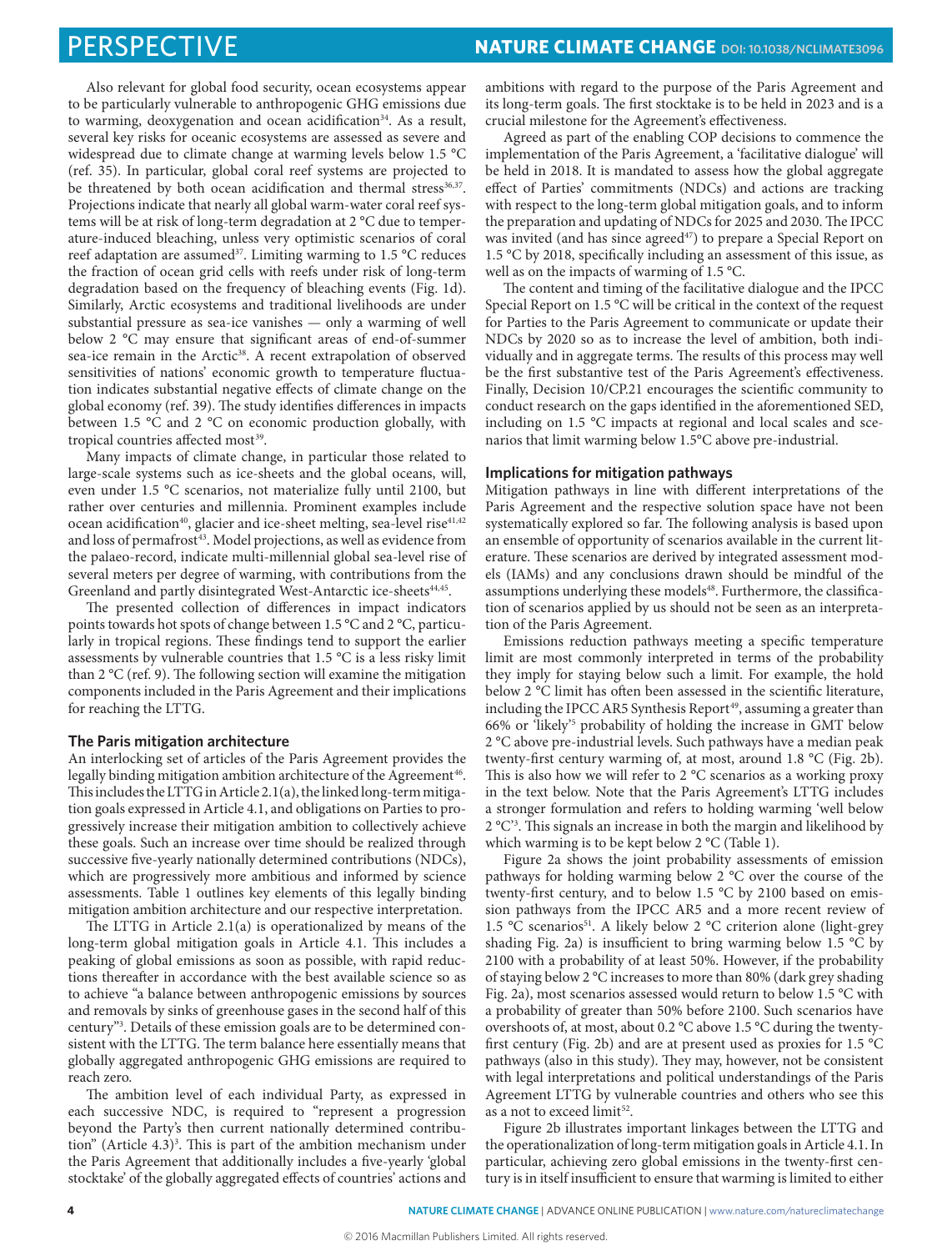## **NATURE CLIMATE CHANGE** [DOI: 10.1038/NCLIMATE3096](http://dx.doi.org/10.1038/nclimate3096) **PERSPECTIVE**



Figure 2 | GMT projections for emission scenarios assessed by the IPCC<sup>54</sup> and UNEP<sup>68</sup>. **a**, Probability of holding warming below 2 °C during the entire twenty-first century and below 1.5 °C by 2100 (allowing for overshoot any time before 2100, if probability by 2100 is at least 50%). **b**, Maximum median warming above 1.5 °C for scenarios that reach zero globally aggregated GHG emissions in the second half of the twenty-first century (horizontal axis). Empty (filled) circles indicate scenarios for which median warming returns below 1.5 °C before or by 2100 (after 2100). Scenarios have been extended beyond 2100 assuming constant 2100 emission levels*.* A list of all scenarios included in **b** is given in Supplementary Table 2.

2 °C or 1.5 °C (black crosses Fig. 2b, as well as Fig. 3 in ref. 53). The timing and magnitude of peak global emissions is critical, as this plays a major role in determining the cumulative emissions under feasible emissions pathways. A goal of zero emissions on its own can therefore not be seen as a substitute of the cumulative carbon budget approach<sup>54,55</sup>.

Finally, we extend the available scenarios beyond 2100 by assuming constant 2100 emissions<sup>56</sup> to provide a rough estimate of when median GMT increase in these scenarios would conceivably return to below 1.5 °C. Most 2 °C scenarios assessed would bring warming to 1.5 °C (or below) before 2150. Whether such pathways are actually consistent with the Paris Agreement LTTG is not a scientific but a political question.

#### **Technological implications of zero emissions**

Achieving the Paris Agreement long-term mitigation goals has direct implications for mitigation pathways and technology requirements. The vast majority of 1.5 °C and 2 °C scenarios in the current literature peak global emissions around 2020 and reach global negative CO<sub>2</sub> emissions in the second half of this century (orange dots in Fig. 2a). In these scenarios, negative  $CO<sub>2</sub>$  emissions in some sectors and geographical locations are required to compensate for residual GHG emissions (non-CO<sub>2</sub> and CO<sub>2</sub>) elsewhere<sup>53</sup>. Such negative CO<sub>2</sub> emissions would also allow for a subsequent gradual reversal of warming. However, the feasibility of large-scale deployment of negative emission technologies is not yet established<sup>57</sup> (see ref. 58 for an extensive review of potentials and limits of negative CO<sub>2</sub> emissions technologies).

Several technologies for achieving negative emissions are being discussed<sup>58,59</sup>. Bioenergy (BE) with carbon capture and storage<sup>61</sup> (CCS) features particularly prominently in present-generation IAMs, due to its estimated cost-competitive potential and its positive energy balance48,58,61. In the scenarios underlying Fig. 2, BECCS is deployed in all scenarios that reach negative  $CO<sub>2</sub>$  emissions, generally alongside considerable uptake through afforestation and reforestation activities. BECCS is deployed at a large scale in both 1.5 °C and cost-effective likely 2  $\rm{^{\circ}C}$  scenarios by the 2040s<sup>51</sup>, with scaling up of the technology typically a few years earlier in  $1.5 \text{ °C}$  scenarios<sup>51</sup>. Both scenarios raise questions about the attainable speed of technology deployment, links to potential agricultural efficiency improvements, climate adaptation and increasing food demand<sup>62</sup>.

In the second half of the twenty-first century, BECCS deployment in IAMs reaches levels of bioenergy supply that are close to the limits of sustainable bioenergy supply found in the literature<sup>63</sup> (Fig. 3). A recent review identified a sustainable technical potential by the year 2050 of up to 100 EJ with high agreement across studies, and between 100 EJ and 300 EJ with moderate agreement<sup>63</sup>. The same review also highlights that deployment beyond 200 EJ could lead to high GHG emissions savings, but warns that technological and governance preconditions need to be met in order to avoid detrimental climate effects, or negative impacts on ecosystems, biodiversity and livelihoods<sup>63</sup>. Regarding the CCS component, total CCS deployment in combination with both bioenergy and fossil-fuel powered systems reaches equal levels of total cumulative CO<sub>2</sub> stored by 2100 in the available 1.5 °C and 2 °C scenarios (Supplementary Table 1). A somewhat larger fraction of total cumulative CCS is associated with BECCS in 1.5 °C than in 2 °C scenarios, consistent with the few years lead-time scaling up BECCS in 1.5 °C scenarios.

Key differences between 1.5 °C and 2 °C scenarios tend to be related to energy efficiency and more rapid near-term reductions<sup>51</sup>. Also in the absence of stringent climate mitigation, the competitive advantages of bioenergy (either in combination or in absence of CCS) compared to fossil fuels can lead to a rapid rise in bioenergy deployment over the coming decades (Fig. 3)<sup>48</sup>. This means that every scenario of a sustainable global future must address the real and genuine concerns related to large-scale deployment of bioenergy, irrespective of the presence of mitigation policies. These concerns include biophysically and societally acceptable limits of land requirements, in addition to the potentially detrimental impacts it might have on food security, and water and nutrient availability<sup>58,63</sup>. However, bioenergy potential does not solely relate to arable crops. A substantial potential for agricultural and forest residues, as well as organic waste exists<sup>58,64</sup> that might help to reduce land and resource demand<sup>65</sup> and can create additional revenue streams for farmers<sup>63</sup>. Finally, potential increases in international food prices as a result of large-scale bioenergy deployment must be put into context with increases following climate change impacts that may be substantially larger<sup>66</sup>. Taken together, we find no conclusive evidence that risks to global food security introduced by large-scale bioenergy deployment are increasing in 1.5 °C scenarios compared to 2 °C scenarios (Fig. 3). More science is needed to improve our understanding of the climate–food–energy nexus.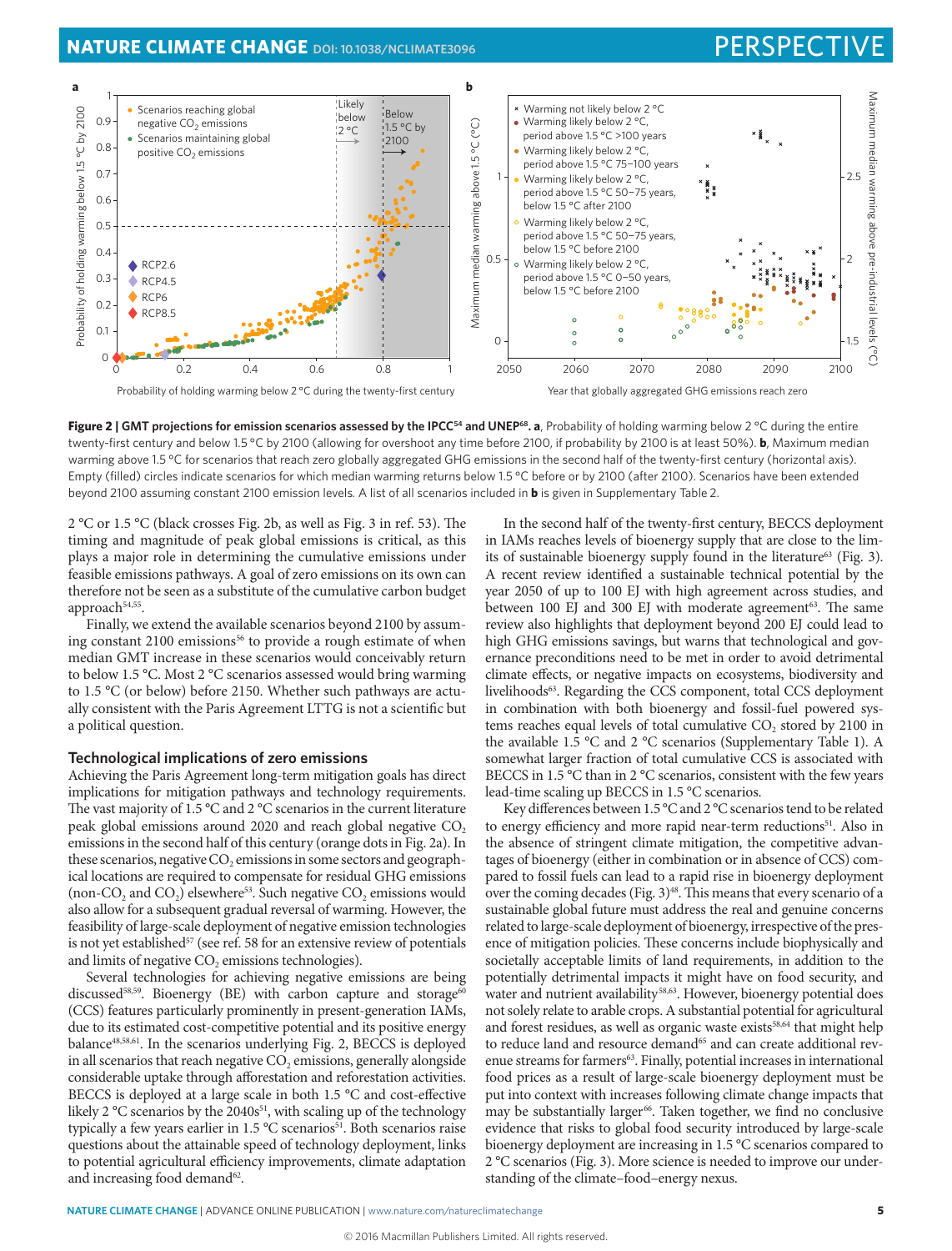

Figure 3 | Absolute contribution of bioenergy to total primary energy supply in literature scenarios with below 3°C of warming relative to pre-industrial **levels by 2100. a**, Bioenergy contributions to primary energy in 2050 (black dots represent individual scenarios). Sustainable potentials highlighted in green and light green are based on ref. 63. **b**, As with **a**, but for the 2100 primary bioenergy contribution. A list of all scenarios included is given in Supplementary Table 2.

#### **Timing of peak emissions**

Whether limiting warming to below 1.5 °C with a probability of at least 50% during the entire twenty-first century is technologically and economically feasible (and if so, under what conditions) is a central question arising from the inclusion of the 1.5 °C limit in the Paris Agreement. At present, such scenarios have not been explored in the literature on integrated assessment modelling.

When a 2 °C limit is interpreted loosely (allowing for a temporary overshoot), clear trade-offs between the near and long term have been identified, for example in terms of the timing of peak emissions<sup>48,67</sup>. This flexibility disappears when aiming for more stringent goals such as a hold below 2 °C goal with likely or higher probabilities, a 1.5 °C limit<sup>51</sup>, or when taking a more precautionary approach assuming limited negative emissions potential<sup>58,68,69</sup>. In addition, any delay in mitigation action implies higher costs<sup>51,67,69</sup>. In 2030, costoptimal emissions pathways limiting temperature increase likely below 2 °C during the entire twenty-first century, and with greater than 50% probability of below 1.5 °C by 2100, show little difference. Emission trajectories mainly diverge after 2030 (Fig. 4). Such pathways are characterized by a peaking of global GHG emissions by 2020 at the latest and emission levels of approximately 37–39 GtCO<sub>2</sub>e yr<sup>-1</sup> in 2030 (refs 68, 70).

Temporal trade-offs are further illustrated by a thought-experiment on pathways limiting warming to below 1.5 °C in this century shown in Supplementary Fig. 1. Negative  $CO<sub>2</sub>$  emissions are required in all cases considered. However, peaking global CO<sub>2</sub> emissions from industry and energy in 2015, instead of 2030, combined with accelerated decarbonization over the next three decades would avoid the requirement for very large global negative  $CO<sub>2</sub>$  emissions.

Currently, successful implementation of all the national emission reduction proposals that were submitted to the UNFCCC in the form of intended nationally determined contributions (INDCs) would not result in global GHG emissions peaking before 2030 (orange ranges in Fig. 4a; ref. 71). The 2030 global GHG emission levels implied by the INDCs are far outside the range indicated by cost-effective likely 2 °C and 1.5 °C pathways. The situation is even

less favourable when looking at policies that are currently in place (purple ranges in Fig. 4a). This underscores the importance of the earlier discussed ambition mechanism (five-yearly NDC cycles combined with a global stocktake, see Table 1) for achieving the required mitigation target improvements.

#### **A post-Paris science agenda**

The use of long-term temperature limits or goals as 'focal points' to guide climate action is primarily rooted in political risk assessments $2^{3}$ . As the underlying science is continuously evolving, so may the outcomes of such science-based political assessments. The inclusion of the 1.5 °C limit in the Paris Agreement following an extensive science-policy dialogue<sup>12</sup> and replacing in effect the earlier 2 °C limit, might be seen as an example of this process<sup>73</sup>.

The Paris Agreement calls for the scientific community to investigate a 1.5 °C world<sup>74,75</sup>. In this context, assessments of climate projections and climate risks need to go beyond global summaries and provide detailed information on regional changes at different levels of warming13,21,76,77. This is particularly relevant for impacts that may in some cases exhibit nonlinearities or even show trend reversals with increasing warming<sup>78,79</sup>.

Furthermore, our understanding of the consequences of peak warming and the duration of potential overshoot above 1.5 °C for associated climate impacts, as well as the longer term (multi-century and millennial) consequences of limiting warming to 1.5 °C, needs to be advanced. This is especially relevant for oceanic changes such as ocean heat uptake and the resulting sea-level rise, but also  $circulation$  patterns $\frac{80,81}{1}$ . Similarly, emission-pathway-dependent ocean acidification will leave a century-long legacy in marine environments<sup>40</sup>. Henceforth, the impacts on ocean ecosystems may not be easily reversible, even on centennial timescales.

An assessment of abrupt shifts in the climate system in state-ofthe-art climate models under warming scenarios exceeding 10 °C and more revealed that about 50% of all abrupt shifts identified already occur at 2 °C above pre-industrial levels, compared with about 20% at 1.5 °C (ref. 82). Whether, and on what time-scales,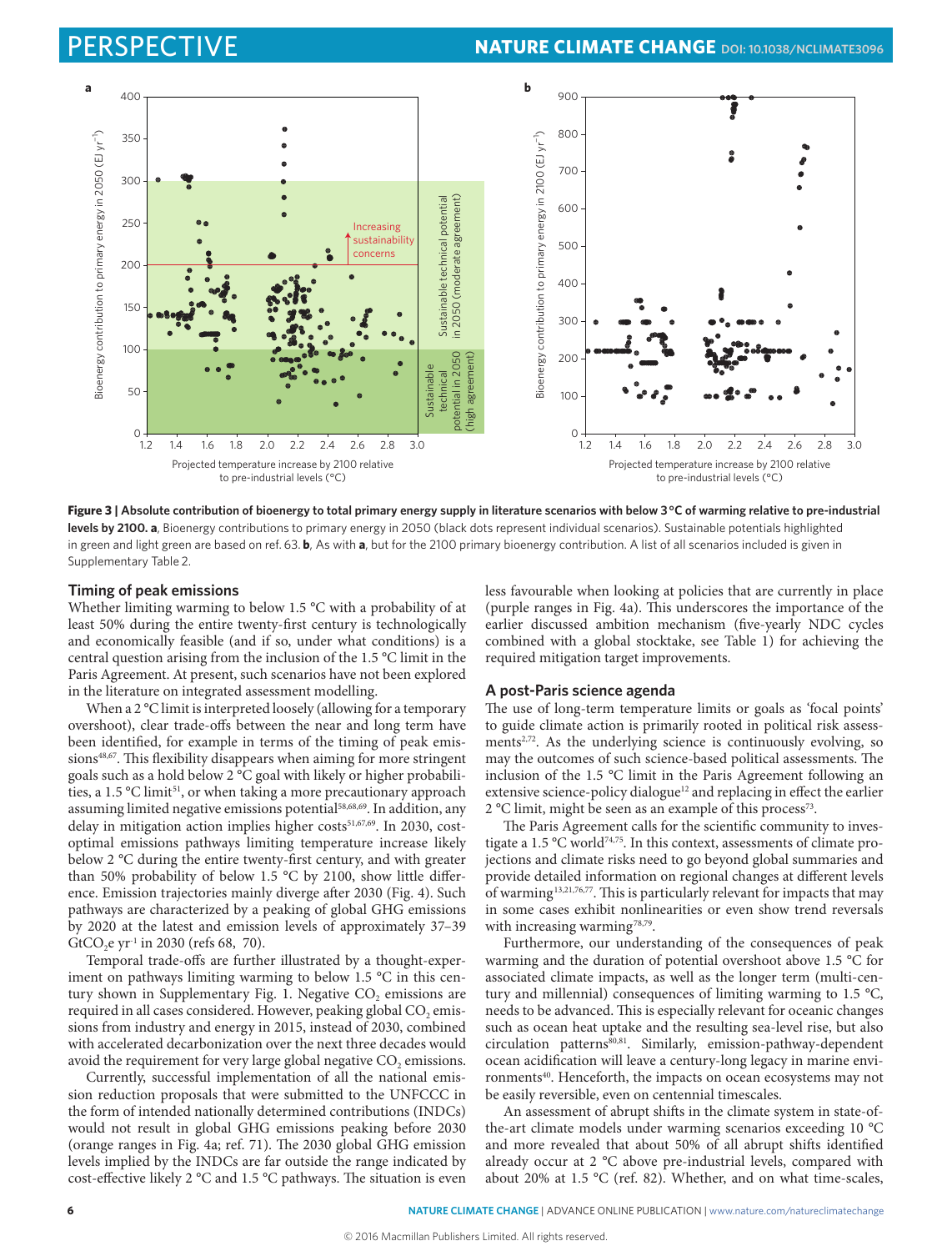**NATURE CLIMATE CHANGE** [DOI: 10.1038/NCLIMATE3096](http://dx.doi.org/10.1038/nclimate3096) **PERSPECTIVE** 



Figure 4 | Characteristics of below 2°C and 1.5°C pathways. a, Global emissions trajectories for likely below 2°C warming scenarios<sup>70</sup>, and scenarios limiting warming to below 1.5 °C by the end of the century<sup>51,68</sup>. Trajectories are based on integrated scenarios that simulate least-cost pathways for obtaining climate protection from 2020 onward. Current estimates of GHG levels implied by INDCs (orange, data from ref. 70) and current policies (purple, minimum–maximum range from ref. 99) by 2025 and 2030 are indicated. Differences in the historical emissions of both scenario sets are due to differences in the underlying models and arbitrary model sampling. **b**, Timing of globally aggregated emissions reaching zero for total Kyoto-GHG emissions, total CO<sub>2</sub> emissions, and CO<sub>2</sub> emissions from energy and industry, respectively. The colours of the ranges correspond to the scenarios shown in panel **a**. A list of all scenarios included is given in Supplementary Table 2.

such shifts in ocean circulation, sea ice, snow cover, permafrost and terrestrial biosphere are reversible, will be of great relevance when assessing both potential overshoots above 1.5 °C and the longer-term effects of a below 1.5 °C limit. Impacts relating to overshoot strength and persistence may also relate to the stability of the Greenland and Antarctic ice sheets. Recent findings from West Antarctica suggest that irreversible marine ice-sheet instability might have already been triggered for several basins $83-85$ . Following local disintegration, the entire West-Antarctic ice-sheet might be destabilized by already observed oceanic warming persisting for more than half a century<sup>86</sup>. Other marine basins in East Antarctica are at a similar risk if minor coastal ice volumes are lost<sup>87</sup>. Although currently observed oceanic warming cannot be attributed to climate change with sufficient confidence, twenty-first-century projections indicate substantial circulation changes and subsurface warming around Antarctica<sup>88,89</sup>. To what extent these changes can be related to increases in GMT and whether they can be reversed fast enough to avoid irreversible disintegration of these ice-sheets remains an open question.

An improved understanding of these impact-related questions is crucial to allow for an integrated comparison with the requirements and potential side effects of mitigation pathways. The absence of scenarios that have explicitly looked at limiting warming to below 1.5 °C during the twenty-first century is an important literature gap. In addition, emission scenarios generally comply with an end-of-century radiative forcing or cumulative emission budget constraint<sup>90</sup> and are thus not equipped to assess optimal strategies to limit peak warming. Alternative pathways and the potential contribution and timing of non-CO<sub>2</sub> GHG mitigation also need to be taken into account. Current activities under the umbrella of the SSP-RCP framework will not remediate these issues, because their present approach is methodologically steered towards assessing end-of-century outcomes<sup>90</sup>.

Whether to limit peak, end-of-century or long-term warming is a political question. Whatever interpretation is made of the Paris LTTG, it is clear that a large number of developing and highly vulnerable countries view this as a not to exceed 1.5 °C limit<sup>52</sup>. It is important that the scientific community does not overlook this perspective by excluding certain outcomes by design. Given the policy relevance of these questions and the insights they can provide for required near-term mitigation efforts, the scientific community should aim to fill this gap in time for the upcoming IPCC Special Report on 1.5 °C.

Questions of feasibility, preferences and potential limits of negative emission technologies are of key relevance for mitigation action under the Paris Agreement. To address the full complexity of this issue, an integrated analysis of negative emission technologies should assess optimal technology portfolios, including environmental, social and economic costs, as well as planetary boundaries<sup>91</sup>. Such an approach would benefit from the integration of other sustainable development goals. It could provide guidance on how to minimize or overcome negative side effects of controversial technologies such as large-scale bioenergy deployment<sup>63</sup>.

Negative emission technologies including BECCS, and also alternative technologies such as enhanced weathering or direct air-capture<sup>58</sup>, can be (and often are) included in IAM simulations to reach ambitious mitigation goals. At the same time, knowledge on the technical feasibility of large-scale deployment of these technologies is limited<sup>58</sup>. Only enhancing their political profile — for example, in countries' climate change mitigation strategies and channelling of investments towards these technologies — will allow for the necessary innovation and development beyond their current, preliminary stage<sup>92</sup>. This is a prerequisite for reducing uncertainties about technology feasibility and applicability, and for improving estimates of negative emission potentials.

Finally, the clear inconsistency between the long-term goals in the Paris Agreement and near-term mitigation ambition as expressed in current INDCs needs to be addressed in a solution-oriented manner. Scientific assessments of the potential for increasing ambition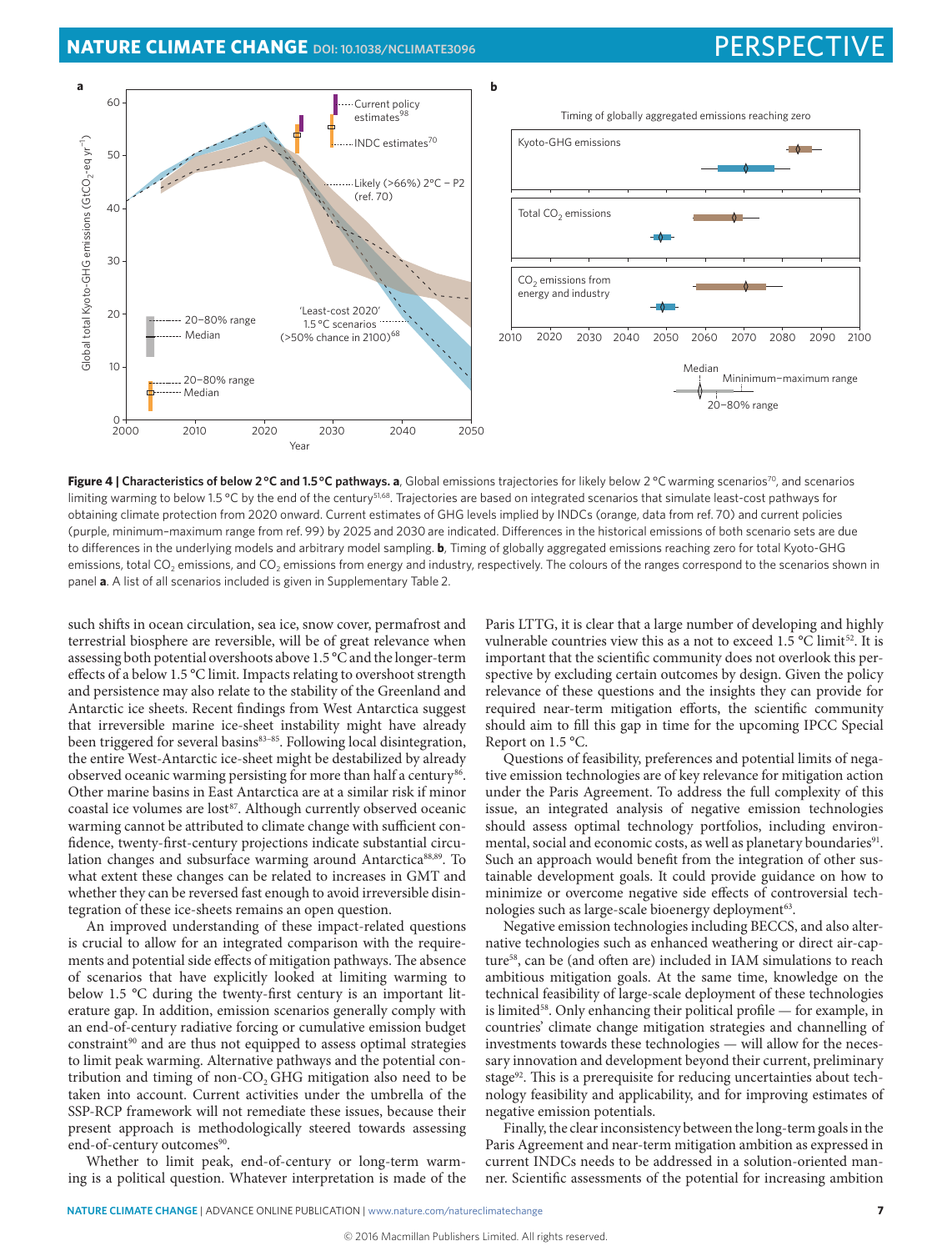at the national level<sup>93</sup>  $-$  as well as implications for technology investments — will benefit this process. This is especially the case for currently installed and planned unmitigated coal-fired power generation capacities<sup>94</sup> that are inconsistent even with a well below 2 °C limit<sup>95</sup>. Furthermore, assessments of increased near-term ambition will benefit from a comprehensive approach including potential negative side-effects as well as near-term benefits, such as energy security or reduced air pollution<sup>96,97</sup>.

The IPCC Special Report on 1.5 °C in 2018, and the emerging research it is based upon, are in a very good position to address many of these issues<sup>98</sup>, as they would be timely to inform the 'facilitative dialogue' on the NDCs in the same year. An integrated assessment of what 2025 and 2030 emission levels would entail with regard to long-term warming goals, impacts, potential overshoots, as well as technological needs, is key to providing scientific guidance to this process, thereby facilitating the successful implementation of the Paris Agreement. In the longer term, the IPCC Sixth Assessment Report is being designed to also provide input to the global stock take process in 2023. Its ability to provide policy relevant assessments on the Paris Agreement would be much enhanced by research addressing the issues outlined above.

#### Received 29 February 2016; accepted 5 July 2016; published online 25 July 2016

#### **References**

- 1. *United Nations Framework Convention on Climate Change* (UNFCCC, 1992).
- 2. Knutti, R., Rogelj, J., Sedláček, J. & Fischer, E. M. A scientific critique of the two-degree climate change target. *Nature Geosci.* **9,** 13–18 (2015).
- 3. *Adoption of the Paris Agreement* FCCC/CP/2015/10/Add.1 (UNFCCC, 2015). 4. Hare, W. L., Cramer, W., Schaeffer, M., Battaglini, A. & Jaeger, C. C. Climate
- hotspots: key vulnerable regions, climate change and limits to warming. *Reg. Environ. Change* **11,** 1–13 (2011).
- 5. IPCC *Climate Change 2001: Impacts, Adaptation, and Vulnerability* (eds McCarthy, J. J., Canziani, O. F., Leary, N. A., Dokken, D. J. & White, K. S.) (Cambridge Univ. Press, 2001).
- 6. Smith, J. B. *et al.* Assessing dangerous climate change through an update of the intergovernmental panel on climate change (IPCC) "reasons for concern". *Proc. Natl Acad. Sci. USA* **106,** 4133–4137 (2009).
- 7. Oppenheimer, M. *et al*. in *Climate Change: Impacts, Adaptation, and Vulnerability* (eds Field, C. B. *et al*.) 1039–1099 (IPCC, Cambridge Univ. Press, 2014).
- 8. IPCC *Climate Change 2007: Synthesis Report* (eds Pachauri, R. K. & Reisinger, A.) (Cambridge Univ. Press, 2007).
- 9. *Submissions from Parties* FCCC/KP/AWG/2009/MISC.1/Add.1 (UNFCCC, 2009).
- 10. *The Copenhagen Accord* FCCC/CP/2009/11/Add.1 (UNFCCC, 2009).
- 11. *The Cancun Agreements* FCCC/CP/2010/7/Add.1 (UNFCCC, 2010).
- 12. *Report on the Structured Expert Dialogue on the 2013–2015 Review* FCCC/ SB/2015/INF.1 (UNFCCC, 2015).
- 13. Seneviratne, S. I., Donat, M. G., Pitman, A. J., Knutti, R. & Wilby, R. L. Allowable  $\mathrm{CO}_2$  emissions based on regional and impact-related climate targets. *Nature* **529,** 477–483 (2016).
- 14. IPCC *Climate Change 2013: The Physical Science Basis* (eds Stocker, T. F. *et al*.) (Cambridge Univ. Press, 2013).
- 15. IPCC *Managing the Risks of Extreme Events and Disasters to Advance Climate Change Adaptation* (eds Field, C. B. *et al*.) (Cambridge Univ. Press, 2012).
- 16. Seneviratne, S. I., Donat, M. G., Mueller, B. & Alexander, L. V. No pause in the increase of hot temperature extremes. *Nature Clim. Change* **4,** 161–163 (2014).
- 17. Fischer, E. M. & Knutti, R. Anthropogenic contribution to global occurrence of heavy-precipitation and high-temperature extremes. *Nature Clim. Change* **5,** 560–564 (2015).
- 18. Greve, P. *et al.* Global assessment of trends in wetting and drying over land. *Nature Geosci.* **7,** 716–721 (2014).
- 19. Westra, S., Alexander, L. V. & Zwiers, F. W. Global increasing trends in annual maximum daily precipitation. *J. Clim.* **26,** 3904–3918 (2013).
- 20. Lehmann, J., Coumou, D. & Frieler, K. Increased record-breaking precipitation events under global warming. *Climatic Change* **132,** 501–515 (2015).
- 21. Schleussner, C.-F. *et al.* Differential climate impacts for policy relevant limits to global warming: the case of 1.5 °C and 2 °C. *Earth Syst. Dynam.* **7,** 327–351 (2016).
- 22. Sedláček, J. & Knutti, R. Half of the world's population experience robust changes in the water cycle for a 2 °C warmer world. *Environ. Res. Lett.* **9,** 044008 (2014).
- 23. Schewe, J. *et al.* Multimodel assessment of water scarcity under climate change. *Proc. Natl Acad. Sci. USA* **111,** 3245–3250 (2014).
- 24. Rosenzweig, C. *et al.* Assessing agricultural risks of climate change in the 21st century in a global gridded crop model intercomparison. *Proc. Natl Acad. Sci. USA* **111,** 3268–3273 (2013).
- 25. McGrath, J. M. & Lobell, D. B. Regional disparities in the CO<sub>2</sub> fertilization effect and implications for crop yields. *Environ. Res. Lett.* **8,** 014054 (2013).
- 26. Tai, A. P. K., Martin, M. V. & Heald, C. L. Threat to future global food security from climate change and ozone air pollution. *Nature Clim. Change* **4,** 817–821 (2014).
- 27. Challinor, A. J. *et al.* A meta-analysis of crop yield under climate change and adaptation. *Nature Clim. Change* **4,** 287–291 (2014).
- 28. Elliott, J. *et al.* Constraints and potentials of future irrigation water availability on agricultural production under climate change. *Proc. Natl Acad. Sci. USA* **111,** 3239–3244 (2013).
- 29. Bodirsky, B. L. *et al.* Reactive nitrogen requirements to feed the world in 2050 and potential to mitigate nitrogen pollution. *Nature Commun.* **5,** 3858 (2014).
- 30. Deryng, D., Conway, D., Ramankutty, N., Price, J. & Warren, R. Global crop yield response to extreme heat stress under multiple climate change futures. *Environ. Res. Lett.* **9,** 034011 (2014).
- 31. Nelson, G. C. *et al.* Agriculture and climate change in global scenarios: why don't the models agree. *Agric. Econ.* **45,** 85–101 (2014).
- 32. Lesk, C., Rowhani, P. & Ramankutty, N. Influence of extreme weather disasters on global crop production. *Nature* **529,** 84–87 (2016).
- 33. Asseng, S. *et al.* Rising temperatures reduce global wheat production. *Nature Clim. Change* **5,** 143–147 (2015).
- 34. Pörtner, H.-O. *et al.* in *Climate Change 2014: Impacts, Adaptation, and Vulnerability* (Field, C. B. *et al.*) Ch. 6 (IPCC, Cambridge Univ. Press, 2014).
- 35. Gattuso, J.-P. *et al.* Contrasting futures for ocean and society from different anthropogenic CO<sub>2</sub> emissions scenarios. *Science* 349, aac4722 (2015).
- 36. Meissner, K. J., Lippmann, T. & Sen Gupta, A. Large-scale stress factors affecting coral reefs: open ocean sea surface temperature and surface seawater aragonite saturation over the next 400 years. *Coral Reefs* **31,** 309–319 (2012).
- 37. Frieler, K. *et al.* Limiting global warming to 2 °C is unlikely to save most coral reefs. *Nature Clim. Change* **3,** 165–170 (2013).
- 38. Hezel, P. J., Fichefet, T. & Massonnet, F. Modeled Arctic sea ice evolution through 2300 in CMIP5 extended RCPs. *Cryosphere* **8,** 1195–1204 (2014).
- 39. Burke, M., Hsiang, S. M. & Miguel, E. Global non-linear effect of temperature on economic production. *Nature* **527,** 235–239 (2015).
- 40. Mathesius, S., Hofmann, M., Caldeira, K. & Schellnhuber, H. J. Long-term response of oceans to CO<sub>2</sub> removal from the atmosphere. *Nature Clim. Change* **5,** 1107–1113 (2015).
- 41. Schewe, J., Levermann, A. & Meinshausen, M. Climate change under a scenario near 1.5 °C of global warming: monsoon intensification, ocean warming and steric sea level rise. *Earth Syst. Dynam.* **2,** 25–35 (2011).
- 42. Clark, P. U. *et al.* Consequences of twenty-first-century policy for multi-millennial climate and sea-level change. *Nature Clim. Change* **6,** 360–369 (2016).
- 43. Schneider von Deimling, T. *et al.* Estimating the near-surface permafrostcarbon feedback on global warming. *Biogeosci.* **9,** 649–665 (2012).
- 44. Levermann, A. *et al.* The multimillennial sea-level commitment of global warming. *Proc. Natl Acad. Sci. USA* **110,** 13745–13750 (2013).
- 45. Dutton, A. *et al.* Sea-level rise due to polar ice-sheet mass loss during past warm periods. *Science* **349,** aaa4019 (2015).
- 46. Mace, M. J. Mitigation commitments under the Paris Agreement and the way forward. *Clim. Law* **6,** 21–39 (2016).
- 47. *Decision IPCC/XLIII-7* (IPCC, 2016).
- 48. Clarke, L. *et al.* in *Climate Change 2014: Mitigation of Climate Change* (Edenhofer, O. *et al.*) Ch. 6 (IPCC, Cambridge Univ. Press, 2014).
- 49. IPCC *Climate Change 2014: Synthesis Report* (Cambridge Univ. Press, 2014). 50. Mastrandrea, M. D. *et al.* The IPCC AR5 guidance note on consistent
- treatment of uncertainties: a common approach across the working groups. *Climatic Change* **108,** 675–691 (2011).
- 51. Rogelj, J. *et al.* Energy system transformations for limiting end-of-century warming to below 1.5 °C. *Nature Clim. Change* **5,** 519–527 (2015).
- 52. *Statement of the CVF Chair at the UNFCCC COP21 Ministerial Dialogue on the Long-Term Goal* (Climate Vulnerable Forum, 2015); <http://go.nature.com/29DRiRy>
- 53. Rogelj, J. *et al.* Zero emission targets as long-term global goals for climate protection. *Environ. Res. Lett.* **10,** 105007 (2015).
- 54. IPCC *Climate Change 2014: Mitigation of Climate Change* (eds Edenhofer, O. *et al.*) (Cambridge Univ. Press, 2014)